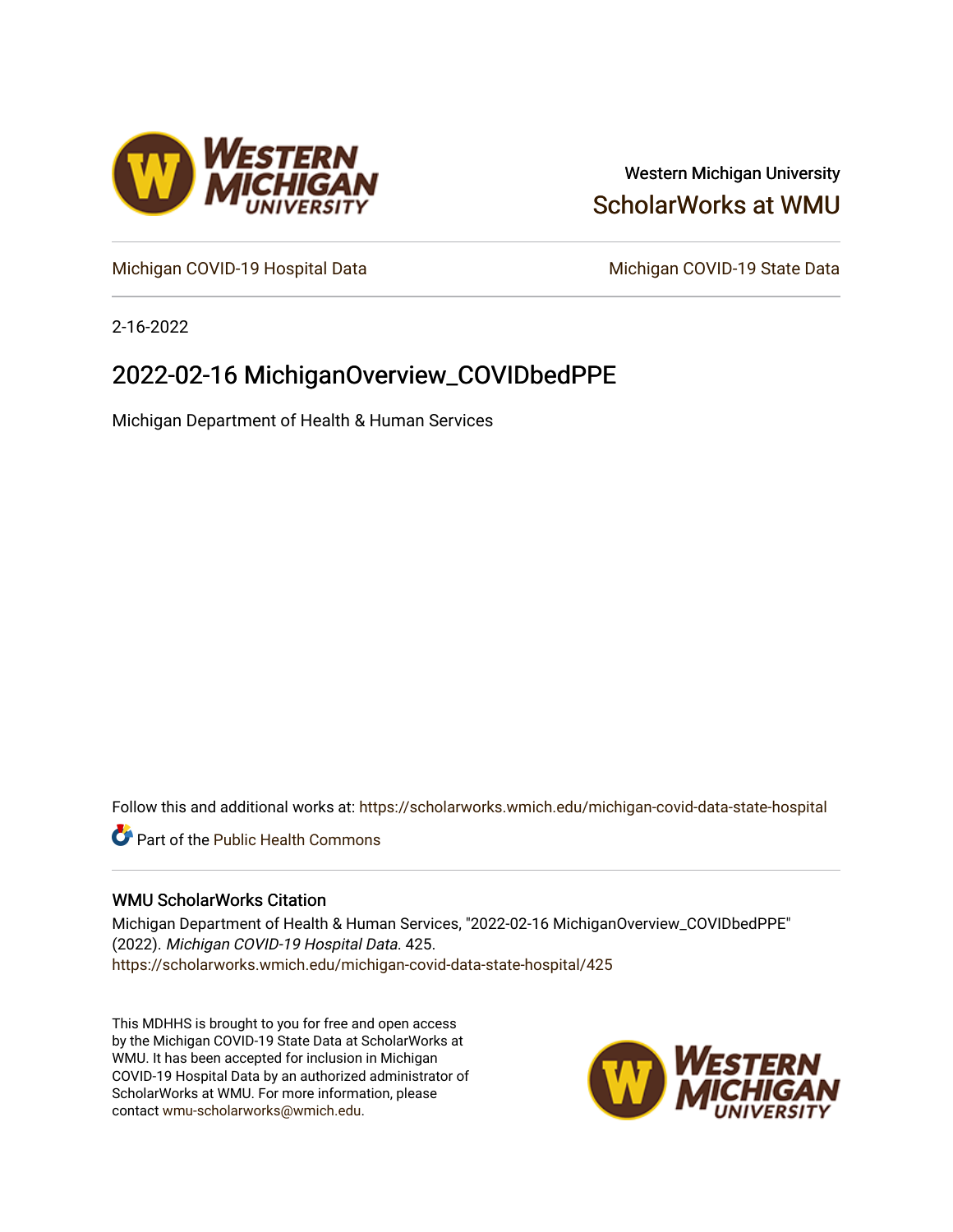# **Statewide Available PPE and Bed Tracking**

**Note:** Data on this page is updated Monday, Wednesday & Friday.

| Statewide Hospital Capacity Report COVID-19 2/16/2022* |                                    |                                                    |                                          |                                                |                                                             |                                                             |                                                     |                                                                 |                 |                                    |
|--------------------------------------------------------|------------------------------------|----------------------------------------------------|------------------------------------------|------------------------------------------------|-------------------------------------------------------------|-------------------------------------------------------------|-----------------------------------------------------|-----------------------------------------------------------------|-----------------|------------------------------------|
| <b>Region</b>                                          | <b>All Hospital</b><br><b>Beds</b> | <b>All Adult</b><br><b>Hospital</b><br><b>Beds</b> | All Hospital<br>Inpatient<br><b>Beds</b> | <b>All Hospital</b><br>Inpatient<br><b>Bed</b> | <b>Adult</b><br><b>Hospital</b><br>Inpatient<br><b>Beds</b> | <b>Adult Hosp</b><br>Inpatient<br><b>Bed</b><br>∣Occupancy∣ | All<br>Inpatient<br><b>Pediatric</b><br><b>Beds</b> | <b>Pediatric</b><br>Inpatient<br><b>Bed</b><br><b>Occupancy</b> | <b>ICU Beds</b> | <b>ICU Bed</b><br><b>Occupancy</b> |
| Region 1                                               | 1807                               | 1682                                               | 1518                                     | 1244                                           | 1419                                                        | 1166                                                        | 75                                                  | 41                                                              | 202             | 138                                |
| Region 2N                                              | 6423                               | 6114                                               | 5664                                     | 4528                                           | 5352                                                        | 4312                                                        | 110                                                 | 50                                                              | 600             | 432                                |
| Region 2S                                              | 7960                               | 7096                                               | 6840                                     | 5774                                           | 5976                                                        | 5058                                                        | 512                                                 | 398                                                             | 976             | 762                                |
| Region 3                                               | 2927                               | 2814                                               | 2556                                     | 2181                                           | 2423                                                        | 2094                                                        | 58                                                  | 23                                                              | 391             | 298                                |
| Region 5                                               | 1745                               | 1682                                               | 1325                                     | 1084                                           | 1299                                                        | 1065                                                        | 26                                                  | 19                                                              | 182             | 137                                |
| Region 6                                               | 3310                               | 2760                                               | 2827                                     | 2358                                           | 2455                                                        | 2034                                                        | 251                                                 | 197                                                             | 412             | 347                                |
| Region 7                                               | 941                                | 890                                                | 807                                      | 629                                            | 765                                                         | 610                                                         | 20                                                  | 9                                                               | 157             | 130                                |
| Region 8                                               | 752                                | 734                                                | 543                                      | 346                                            | 522                                                         | 327                                                         | $\overline{0}$                                      | 0                                                               | 82              | 57                                 |
| <b>Totals</b>                                          | 25865                              | 23772                                              | 22080                                    | 18144                                          | 20211                                                       | 16666                                                       | 1052                                                | 737                                                             | 3002            | 2301                               |

\*Data is preliminary and subject to change.

COVID-19 Metrics 2/16/2022

| <u>UUVIDETU MEINUS ZITUIZUZZ</u>                     |                 |     |                            |                 |                 |                 |                 |                 |               |
|------------------------------------------------------|-----------------|-----|----------------------------|-----------------|-----------------|-----------------|-----------------|-----------------|---------------|
| <b>HCC Region</b>                                    | <b>Region 1</b> |     | <b>Region 2N Region 2S</b> | <b>Region 3</b> | <b>Region 5</b> | <b>Region 6</b> | <b>Region 7</b> | <b>Region 8</b> | <b>Totals</b> |
| <b>Total Adult Suspected /Confirmed</b>              | 192             | 368 | 478                        | 248             | 202             | 292             | 82              | 34              | 1896          |
| <b>Adult Confirmed-Positive COVID</b>                | 183             | 335 | 430                        | 244             | 195             | 282             | 82              | 34              | 1785          |
| <b>Hospitalized Peds Confirmed</b><br>/Suspected     | 6               | 13  | 28                         |                 |                 | 20              |                 |                 | 71            |
| Hospitalized Ped Confirmed-Positive                  | 6               | 5   | 27                         |                 |                 | 17              |                 |                 | 57            |
| Hospitalized and Ventilated COVID                    | 11              | 22  | 72                         | 32              | 12              | 44              | 5               |                 | 199           |
| <b>Adult ICU Confirmed/Suspected</b><br><b>COVID</b> | 31              | 47  | 94                         | 60              | 19              | 47              | 20              | 8               | 326           |
| <b>ICU Adult Confirmed-Positive</b><br><b>COVID</b>  | 29              | 43  | 93                         | 60              | 19              | 46              | 20              | 8               | 318           |
| <b>Prev Day COVID Related ED Visits</b>              | 130             | 288 | 287                        | 161             | 132             | 129             | 87              | 62              | 1276          |

**Changes have recently been made to the clinical variables shared on the MDHHS website. These changes were made to align with the new reporting requirements from the federal government. To better accommodate all users of this data, MDHHS is expanding the data provided from the previous clinical variables section to the information described in the new clinical variables section. Data users should carefully consider which variables meet their current or ongoing needs for information.**

# **Previous Clinical Variables:**

**# of ED Discharges -** The number of patients discharged home (or equivalent) from ED with suspected or confirmed COVID-19 in past 24 hours. INCLUDE hospital urgent care and ED drive through.

**# in Critical Care -** The CURRENT number of patients in critical care units with suspected or confirmed COVID-19. INCLUDE non-critical care areas being used for surge critical care. DO NOT INCLUDE ED boarding/overflow (patients currently admitted and awaiting bed).

**# on Ventilators -** The CURRENT number of patients receiving mechanical ventilation with suspected or confirmed COVID-19. DO NOT INCLUDE ED boarding/overflow (patients currently admitted and awaiting bed) and surge critical care areas.

**# of Inpatients -** The total number of positive tests for COVID-19 among admitted patients.

## **New Clinical Variables:**

**Previous Day's COVID-19-related ED Visits** ( Enter the total number of ED visits who were seen on the previous calendar day who had a visit related to COVID-19 (meets suspected or confirmed definition or presents for COVID diagnostic testing - do not count patients who present for pre-procedure screening).)

**Total ICU adult suspected or confirmed positive COVID patients** (Patients currently hospitalized in an adult ICU bed who have suspected or laboratory-confirmed COVID-19.)

**Hospitalized ICU adult confirmed-positive COVID patients** (same as above, laboratory confirmed only)

**Hospitalized and ventilated COVID patients** (Patients currently hospitalized in an adult, pediatric or neonatal inpatient bed who have suspected or laboratory-confirmed COVID-19 and are on a mechanical ventilator (as defined in 7 above).)

**Total hospitalized adult suspected or confirmed positive COVID patients** (Patients currently hospitalized in an adult inpatient bed who have laboratory-confirmed or suspected COVID-19. Include those in observation beds.)

**Hospitalized adult confirmed-positive COVID patients** (same as above, laboratory confirmed only)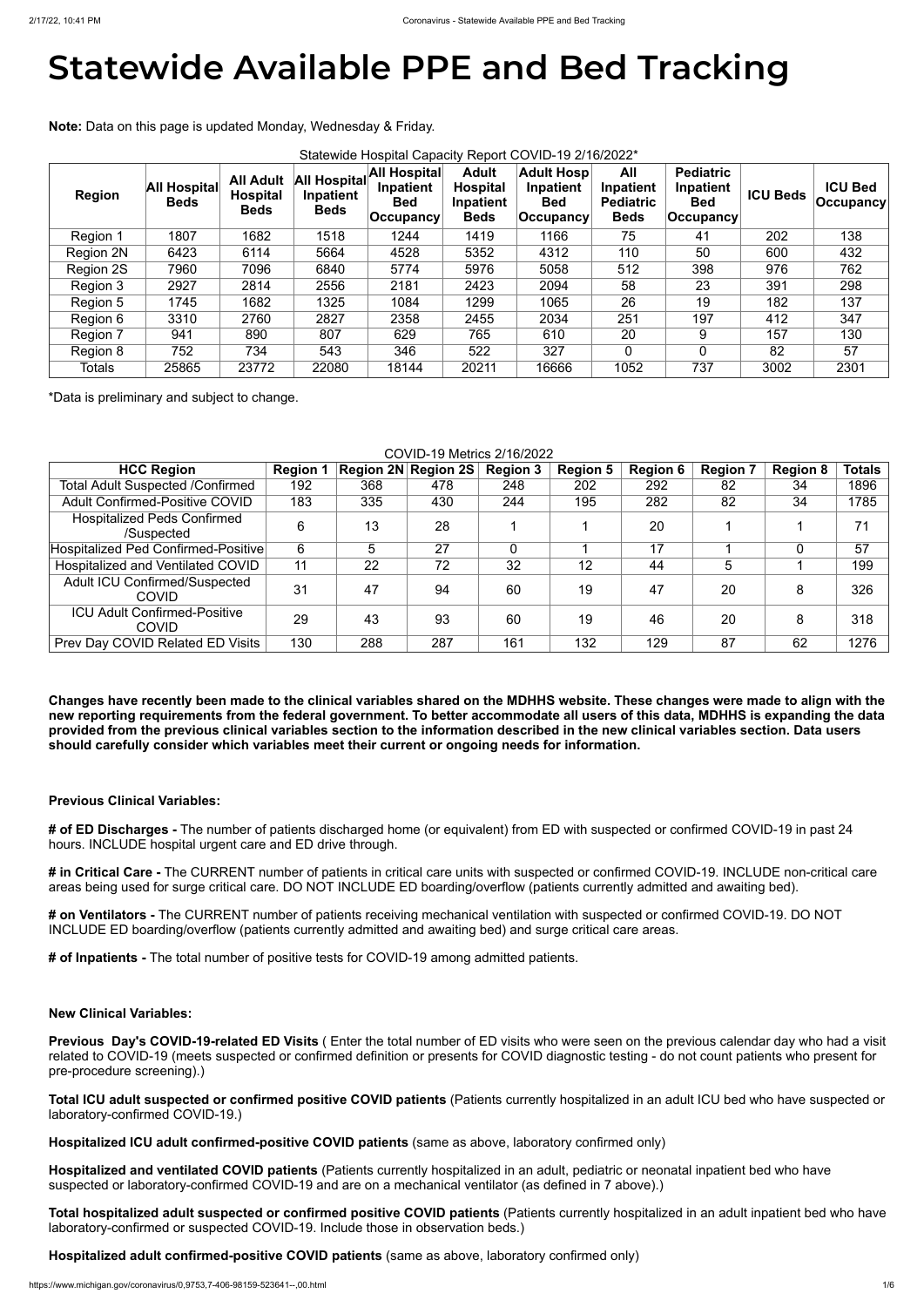**Total hospitalized pediatric suspected or confirmed positive COVID patients** (Patients currently hospitalized in a pediatric inpatient bed, including NICU, newborn, and nursery, who are suspected or laboratory-confirmed-positive for COVID-19. Include those in observation beds.)

**Hospitalized pediatric confirmed-positive COVID patients** (Patients currently hospitalized in a pediatric inpatient bed, including NICU, newborn, and nursery, who have laboratory-confirmed COVID-19. Include those in observation beds.)

| Region           | N95 Masks<br>(Unable to<br>obtain or<br>less than 3<br>day<br>supply) | <b>Surgical</b><br>Masks<br>(Unable to<br>obtain or<br>lless than 3<br>day<br>supply) | <b>Eye</b><br><b>Protection</b><br>(Unable to<br>obtain or<br>less than 3<br>$\vert$ day supply) $\vert$ | Gowns<br>(Unable to<br>obtain or<br>less than 3<br>day<br>supply) | Exam<br><b>Gloves</b><br>(Unable to<br>obtain or<br>day<br>supply) | Exam<br><b>Gloves</b><br>(Duration<br>$\vert$ less than 3 $\vert$ less than 7 $\vert$ less than 7<br>days) | <b>Eye</b><br><b>Protection</b><br>(Duration<br>days) | N95 Masks<br>(Duration<br>less than 7<br>days) | <b>Single-Use</b><br>Gown<br>(Duration<br>days) | <b>Surgical</b><br><b>Masks</b><br>(Duration<br>less than 7 less than 7<br>days) |
|------------------|-----------------------------------------------------------------------|---------------------------------------------------------------------------------------|----------------------------------------------------------------------------------------------------------|-------------------------------------------------------------------|--------------------------------------------------------------------|------------------------------------------------------------------------------------------------------------|-------------------------------------------------------|------------------------------------------------|-------------------------------------------------|----------------------------------------------------------------------------------|
| Region 1         | 0                                                                     | 0                                                                                     | $\overline{0}$                                                                                           |                                                                   | $\mathbf 0$                                                        | $\overline{0}$                                                                                             | $\overline{0}$                                        |                                                | $\overline{0}$                                  | $\mathbf{0}$                                                                     |
| <b>Region 2N</b> | $\overline{2}$                                                        |                                                                                       |                                                                                                          | $\overline{2}$                                                    | $\mathbf 0$                                                        | 3                                                                                                          | $\overline{2}$                                        | 4                                              | $\overline{2}$                                  | 2                                                                                |
| Region 2S        |                                                                       | 0                                                                                     | 0                                                                                                        | 0                                                                 | $\overline{0}$                                                     |                                                                                                            | $\overline{2}$                                        | 2                                              | 4                                               | 3                                                                                |
| Region 3         |                                                                       |                                                                                       | $\overline{0}$                                                                                           |                                                                   | $\Omega$                                                           | 2                                                                                                          | $\Omega$                                              | $\overline{0}$                                 | $\Omega$                                        | 0                                                                                |
| Region 5         |                                                                       | 0                                                                                     | 0                                                                                                        | $\mathbf 0$                                                       | $\mathbf{0}$                                                       | 0                                                                                                          | $\Omega$                                              | $\overline{0}$                                 |                                                 |                                                                                  |
| Region 6         | 0                                                                     | 0                                                                                     | 0                                                                                                        | 0                                                                 | $\overline{0}$                                                     | 0                                                                                                          |                                                       | $\mathbf 0$                                    |                                                 |                                                                                  |
| Region 7         | 0                                                                     | $\overline{0}$                                                                        | 0                                                                                                        | 0                                                                 | $\Omega$                                                           | $\Omega$                                                                                                   | $\overline{0}$                                        | $\overline{0}$                                 | $\Omega$                                        | 0                                                                                |
| Region 8         | 0                                                                     | $\overline{0}$                                                                        | 0                                                                                                        | 0                                                                 | $\mathbf 0$                                                        | 0                                                                                                          | $\overline{0}$                                        | $\overline{0}$                                 | $\mathbf{0}$                                    | 0                                                                                |
| <b>Totals</b>    | 5                                                                     | $\overline{2}$                                                                        |                                                                                                          | 4                                                                 | $\Omega$                                                           | 6                                                                                                          | $5\overline{)}$                                       |                                                |                                                 |                                                                                  |

Statewide Hospital Available PPE Tracking for COVID-19 2/16/2022\*\*

\*\*Data is preliminary and subject to change.

Data is self-reported by hospitals daily to the EM Resource System per **[MDHHS Director Robert Gordon's Emergency Order](https://www.michigan.gov/documents/coronavirus/MDHHS_epidemic_reporting_order_and_instructions_684709_7.pdf)**.

Changes in inventory numbers have likely occurred since reporting was completed.

• This information will be updated daily by 7 p.m.

Information about Healthcare Coalition Regions is available on the **[MDHHS website](https://www.michigan.gov/mdhhs/0,5885,7-339-71548_54783_54826_56171-237197--,00.html#hcc)**.

**Region1** - Clinton, Eaton, Gratiot, Hillsdale, Ingham, Jackson, Lenawee, Livingston and Shiawassee counties.

**Region 2S** - City of Detroit and Monroe, Washtenaw and Wayne counties.

**Region 2N** - Macomb, Oakland and St. Clair counties.

**Region 3** - Saginaw, Alcona, Iosco, Ogemaw, Arenac, Gladwin, Midland, Bay, Genesee, Tuscola, Lapeer, Sanilac and Huron counties.

**Region 5** - Allegan, Barry, Calhoun, Branch, St. Joseph, Cass, Berrien, Van Buren and Kalamazoo counties.

**Region 6** - Clare, Ionia, Isabella, Kent, Lake, Mason, Mecosta, Montcalm, Muskegon, Newaygo, Oceana, Osceola and Ottawa counties.

**Region 7** - Manistee, Wexford, Missaukee, Roscommon, Benzie, Leelanau, Grand Traverse, Kalkaska, Crawford, Oscoda, Antrim, Otsego, Montmorency, Alpena, Presque Ilse, Cheboygan, Emmet and Charlevoix counties.

**Region 8** - Chippewa, Mackinac, Luce, Schoolcraft, Delta, Alger, Marquette, Dickinson, Menominee, Baraga, Iron, Gogebic, Ontonagon, Houghton and Keweenaw counties.

PPE Days On Hand as of 2/7/2022

|                                                 | $\frac{1}{2}$ L Days On Hand as of $\frac{1}{2}$ Hz 022 | <b>Surgical</b>       |                          | Exam                  | Eye                                |                      |
|-------------------------------------------------|---------------------------------------------------------|-----------------------|--------------------------|-----------------------|------------------------------------|----------------------|
| <b>Hospital</b>                                 | N95 Masks                                               | <b>Masks</b>          | Gowns                    | <b>Gloves</b>         | <b>Protection</b>                  |                      |
| Allegan General Hospital                        | $>30$ days                                              | >30 days              | $>30$ days               | >30 days              | >30 days                           | <b>Health System</b> |
| <b>Ascension Borgess Hospital</b>               | >30 days                                                | >30 days              | $>30$ days               | >30 days              | >30 days                           | <b>Health System</b> |
| <b>Ascension Borgess-Pipp Hospital</b>          | $\overline{>30}$ days                                   | >30 days              | $>30$ days               | >30 days              | >30 days                           | <b>Health System</b> |
| Ascension Brighton Center for Recovery          | 15-30 days                                              | 15-30 days            | >30 days                 | >30 days              | >30 days                           | <b>Health System</b> |
| <b>Ascension Genesys Hospital</b>               | >30 days                                                | >30 days              | 15-30 days               | $7-14$ days           | >30 days                           | <b>Health System</b> |
| Ascension Macomb Oakland Madison Heights        | >30 days                                                | >30 days              | $7-14$ days              | >30 days              | >30 days                           | <b>Health System</b> |
| <b>Ascension Macomb Oakland Warren</b>          | >30 days                                                | >30 days              | $15-30$ days             | >30 days              | $\overline{\phantom{1}}$ > 30 days | <b>Health System</b> |
| <b>Ascension Providence Hospital Novi</b>       | 15-30 days                                              | $\overline{>30}$ days | 15-30 days               | 15-30 days            | $\overline{>30}$ days              | <b>Health System</b> |
| <b>Ascension Providence Hospital Southfield</b> | >30 days                                                | $>30$ days            | $>30$ days               | >30 days              | $\overline{\phantom{1}}$ > 30 days | <b>Health System</b> |
| <b>Ascension Providence Rochester</b>           | >30 days                                                | 15-30 days            | 15-30 days               | 15-30 days            | >30 days                           | <b>Health System</b> |
| <b>Ascension River District Hospital</b>        | $>30$ days                                              | $>30$ days            | >30 days                 | >30 days              | $15-30$ days                       | <b>Health System</b> |
| Ascension St. John Hospital                     | >30 days                                                | >30 days              | 15-30 days               | $\overline{>30}$ days | 15-30 days                         | <b>Health System</b> |
| Ascension St. Joseph Hospital                   | >30 days                                                | >30 days              | >30 days                 | >30 days              | >30 days                           | <b>Health System</b> |
| Ascension St. Mary's Hospital                   | >30 days                                                | >30 days              | >30 days                 | >30 days              | >30 days                           | <b>Health System</b> |
| <b>Ascension Standish Hospital</b>              | >30 days                                                | $>30$ days            | $>30$ days               | >30 days              | $\overline{\phantom{1}}$ > 30 days | <b>Health System</b> |
| <b>Aspirus Iron River Hospital</b>              | >30 days                                                | >30 days              | >30 days                 | >30 days              | $\overline{>30}$ days              | <b>Health System</b> |
| Aspirus Ironwood Hospital                       | >30 days                                                | $\overline{>30}$ days | $\overline{15}$ -30 days | 15-30 days            | $\overline{\phantom{1}}$ > 30 days | <b>Health System</b> |
| Aspirus Keweenaw Hospital                       | >30 days                                                | $\overline{>30}$ days | >30 days                 | >30 days              | $15-30$ days                       | <b>Health System</b> |
| Aspirus Ontonagon Hospital                      | >30 days                                                | >30 days              | >30 days                 | >30 days              | >30 days                           | <b>Health System</b> |
| <b>Baraga County Memorial Hospital</b>          | >30 days                                                | $>30$ days            | >30 days                 | $>30$ days            | >30 days                           | Independent          |
| <b>Beaumont Farmington Hills</b>                | >30 days                                                | >30 days              | >30 days                 | >30 days              | >30 days                           | <b>Health System</b> |
| Beaumont Healthcare Center - Canton             | >30 days                                                | >30 days              | >30 days                 | >30 days              | >30 days                           | <b>Health System</b> |
| <b>Beaumont Hospital - Royal Oak</b>            | >30 days                                                | $>30$ days            | >30 days                 | >30 days              | $>30$ days                         | <b>Health System</b> |
| <b>Beaumont Hospital - Troy</b>                 | >30 days                                                | >30 days              | >30 days                 | >30 days              | >30 days                           | <b>Health System</b> |
| <b>Beaumont Hospital Dearborn</b>               | >30 days                                                | >30 days              | >30 days                 | >30 days              | >30 days                           | <b>Health System</b> |
| <b>Beaumont Hospital Grosse Pointe</b>          | >30 days                                                | >30 days              | $>30$ days               | >30 days              | >30 days                           | <b>Health System</b> |
| <b>Beaumont Hospital Taylor</b>                 | >30 days                                                | $>30$ days            | >30 days                 | $>30$ days            | >30 days                           | <b>Health System</b> |
| <b>Beaumont Hospital Trenton</b>                | >30 days                                                | >30 days              | >30 days                 | >30 days              | >30 days                           | <b>Health System</b> |
| <b>Beaumont Hospital Wayne</b>                  | >30 days                                                | >30 days              | >30 days                 | >30 days              | >30 days                           | <b>Health System</b> |
| <b>Borgess Lee Memorial Hospital</b>            | >30 days                                                | >30 days              | >30 days                 | >30 days              | 15-30 days                         | <b>Health System</b> |
| <b>Bronson Battle Creek</b>                     | $7-14$ days                                             | >30 days              | $7-14$ days              | $7-14$ days           | >30 days                           | <b>Health System</b> |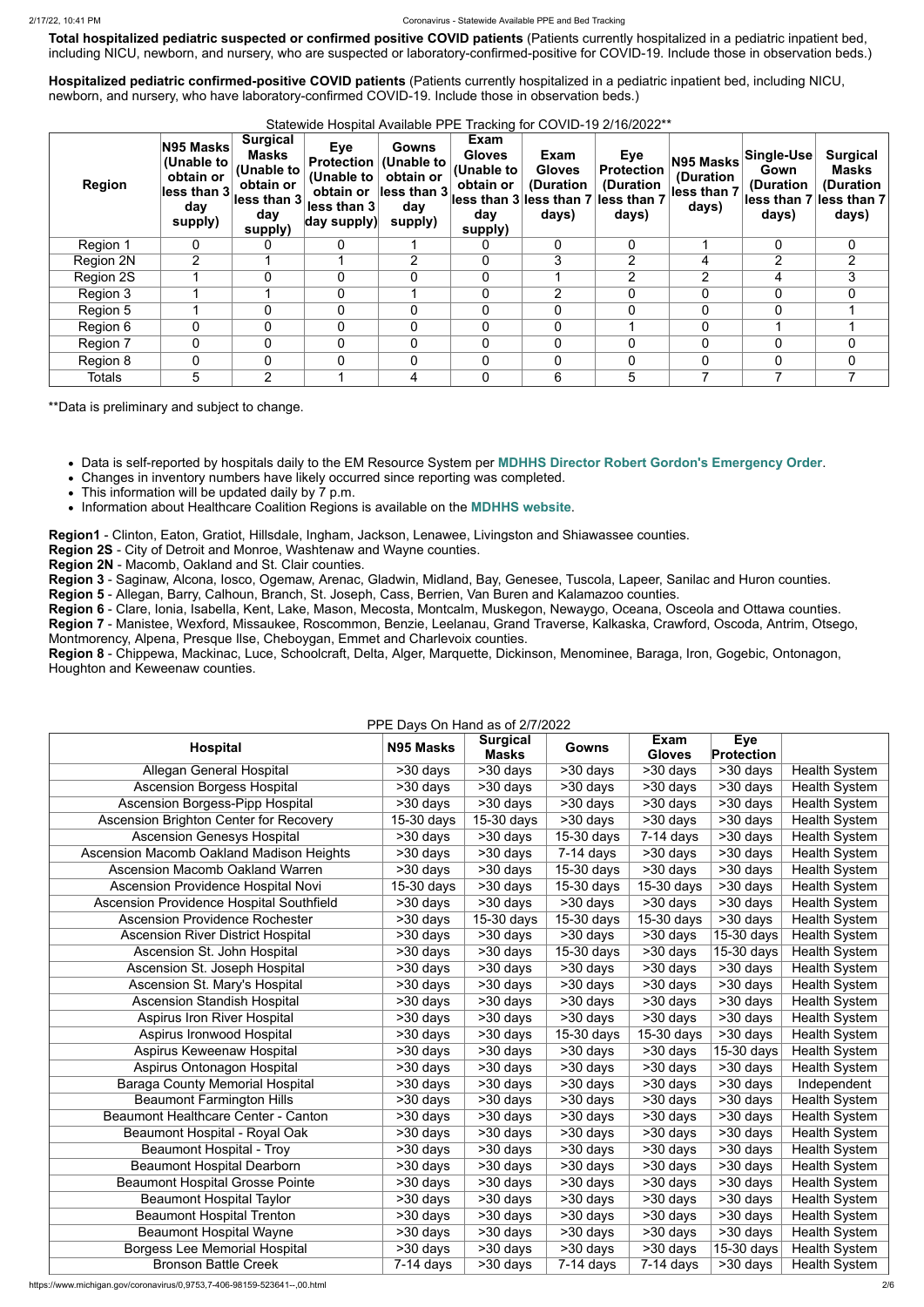#### 2/17/22, 10:41 PM Coronavirus - Statewide Available PPE and Bed Tracking

| <b>Hospital</b>                                                                   | N95 Masks                            | <b>Surgical</b><br><b>Masks</b>        | Gowns                      | Exam<br><b>Gloves</b>     | <b>Eye</b><br><b>Protection</b>         |                                              |
|-----------------------------------------------------------------------------------|--------------------------------------|----------------------------------------|----------------------------|---------------------------|-----------------------------------------|----------------------------------------------|
| <b>Bronson LakeView Hospital</b>                                                  | >30 days                             | $>30$ days                             | >30 days                   | $7-14$ days               | $\overline{>}30$ days                   | <b>Health System</b>                         |
| <b>Bronson Methodist Hospital</b>                                                 | $\overline{>30}$ days                | 4-6 days                               | 4-6 days                   | $7-14$ days               | $\overline{\phantom{1}}$ > 30 days      | <b>Health System</b>                         |
| <b>Bronson South Haven</b>                                                        | 4-6 days                             | >30 days                               | $7-14$ days                | $7-14$ days               | >30 days                                | <b>Health System</b>                         |
| Children's Hospital of Michigan                                                   | 15-30 days                           | 15-30 days                             | $7-14$ days                | $7-14$ days               | 15-30 days                              | <b>Health System</b>                         |
| <b>Covenant Healthcare</b>                                                        | >30 days                             | >30 days                               | >30 days                   | 4-6 days                  | >30 days                                | <b>Health System</b>                         |
| Deckerville Community Hospital                                                    | >30 days                             | >30 days                               | >30 days                   | >30 days                  | >30 days                                | Independent                                  |
| Detroit Receiving Hosp & Univ Health Ctr                                          | 15-30 days                           | 15-30 days                             | $7-14$ days                | 15-30 days                | 15-30 days                              | <b>Health System</b>                         |
| Dickinson Memorial Health Care System<br><b>Eaton Rapids Medical Center</b>       | >30 days                             | >30 days<br>>30 days                   | >30 days<br>>30 days       | >30 days<br>>30 days      | >30 days<br>>30 days                    | Independent<br>Independent                   |
| <b>Garden City Hospital</b>                                                       | >30 days<br>>30 days                 | >30 days                               | >30 days                   | 15-30 days                | >30 days                                | <b>Health System</b>                         |
| <b>Harbor Beach Community Hospital</b>                                            | >30 days                             | >30 days                               | >30 days                   | >30 days                  | >30 days                                | Independent                                  |
| Harper Univ/Hutzel Women's Hospitals                                              | 15-30 days                           | $7-14$ days                            | 15-30 days                 | 15-30 days                | 15-30 days                              | <b>Health System</b>                         |
| Helen Newberry Joy Hospital                                                       | $7-14$ days                          | $7-14$ days                            | $7-14$ days                | $7-14$ days               | $7-14$ days                             | Independent                                  |
| Henry Ford West Bloomfield Hospital                                               | >30 days                             | >30 days                               | >30 days                   | >30 days                  | >30 days                                | <b>Health System</b>                         |
| Henry Ford Allegiance Health                                                      | >30 days                             | >30 days                               | >30 days                   | >30 days                  | >30 days                                | <b>Health System</b>                         |
| Henry Ford Health Center Brownstown                                               | >30 days                             | 15-30 days                             | 15-30 days                 | >30 days                  | >30 days                                | <b>Health System</b>                         |
| <b>Henry Ford Hospital</b>                                                        | 15-30 days                           | 15-30 days                             | 15-30 days                 | 15-30 days                | 15-30 days                              | <b>Health System</b>                         |
| <b>Henry Ford Macomb Hospital</b>                                                 | >30 days                             | >30 days                               | >30 days                   | 15-30 days                | >30 days                                | <b>Health System</b>                         |
| Henry Ford Med Center Sterling Heights                                            | $\overline{1}$ -3 days               | $\overline{1}$ -3 days                 | $1-3$ days                 | $4-6$ days                | 1-3 days                                | <b>Health System</b>                         |
| Henry Ford Medical Center - Fairlane<br><b>Henry Ford Medical Center- Cottage</b> | $7-14$ days                          | $7-14$ days<br>$\overline{7}$ -14 days | $7-14$ days<br>$7-14$ days | 15-30 days<br>$7-14$ days | $7-14$ days<br>4-6 days                 | <b>Health System</b><br><b>Health System</b> |
| Henry Ford Wyandotte Hospital                                                     | $7-14$ days<br>15-30 days            | 15-30 days                             | 15-30 days                 | 15-30 days                | 15-30 days                              | <b>Health System</b>                         |
| <b>Hills and Dales General Hospital</b>                                           | >30 days                             | $>30$ days                             | >30 days                   | >30 days                  | >30 days                                | Independent                                  |
| <b>Hillsdale Hospital</b>                                                         | >30 days                             | >30 days                               | >30 days                   | >30 days                  | >30 days                                | Independent                                  |
| <b>Holland Community Hospital</b>                                                 | 15-30 days                           | >30 days                               | >30 days                   | >30 days                  | $15-30$ days                            | Independent                                  |
| <b>Hurley Medical Center</b>                                                      | >30 days                             | >30 days                               | >30 days                   | 15-30 days                | >30 days                                | <b>Health System</b>                         |
| Huron Valley Sinai Hospital                                                       | 15-30 days                           | $15-30$ days                           | 15-30 days                 | 15-30 days                | $15-30$ days                            | <b>Health System</b>                         |
| Kalkaska Memorial Health Center                                                   | $>30$ days                           | >30 days                               | >30 days                   | $\overline{>}30$ days     | $\overline{>}30$ days                   | Independent                                  |
| <b>Karmanos Cancer Center</b>                                                     | >30 days                             | >30 days                               | >30 days                   | $>30$ days                | >30 days                                | <b>Health System</b>                         |
| Lake Huron Medical Center (was SJMPH)                                             | 15-30 days                           | 15-30 days                             | 15-30 days                 | 15-30 days                | 15-30 days                              | <b>Health System</b>                         |
| <b>Lakeland Hospital, Niles</b>                                                   | >30 days                             | >30 days                               | >30 days                   | $>30$ days                | >30 days                                | <b>Health System</b>                         |
| Lakeland Hospital, Watervliet                                                     | >30 days                             | $>30$ days                             | >30 days                   | >30 days                  | >30 days                                | <b>Health System</b>                         |
| Lakeland Medical Center. - St. Joseph                                             | >30 days                             | >30 days                               | >30 days                   | >30 days                  | >30 days                                | <b>Health System</b>                         |
| <b>Mackinac Straits Hospital</b>                                                  | >30 days                             | >30 days                               | 15-30 days                 | $7-14$ days               | 15-30 days                              | Independent                                  |
| <b>Marlette Regional Hospital</b>                                                 | >30 days                             | >30 days                               | >30 days                   | >30 days                  | >30 days                                | Independent                                  |
| <b>McKenzie Memorial Hospital</b><br>McLaren - Macomb                             | >30 days<br>15-30 days               | >30 days<br>15-30 days                 | $>30$ days<br>15-30 days   | >30 days<br>4-6 days      | >30 days<br>15-30 days                  | Independent<br><b>Health System</b>          |
| <b>McLaren Bay Region</b>                                                         | $7-14$ days                          | $7-14$ days                            | $7-14$ days                | $7-14$ days               | $7-14$ days                             | <b>Health System</b>                         |
| <b>McLaren Bay Special Care</b>                                                   | >30 days                             | >30 days                               | >30 days                   | 4-6 days                  | >30 days                                | <b>Health System</b>                         |
| <b>McLaren Caro Region</b>                                                        | 15-30 days                           | 15-30 days                             | 15-30 days                 | 15-30 days                | 15-30 days                              | <b>Health System</b>                         |
| McLaren Central Michigan Hospital                                                 | >30 days                             | >30 days                               | >30 days                   | >30 days                  | >30 days                                | <b>Health System</b>                         |
| <b>McLaren Flint</b>                                                              | >30 days                             | 15-30 days                             | >30 days                   | >30 days                  | 15-30 days                              | <b>Health System</b>                         |
| <b>McLaren Greater Lansing</b>                                                    | >30 days                             | >30 days                               | >30 days                   | >30 days                  | >30 days                                | <b>Health System</b>                         |
| <b>McLaren Lapeer Region</b>                                                      | >30 days                             | 15-30 days                             | 15-30 days                 | $1-3$ days                | 15-30 days                              | <b>Health System</b>                         |
| McLaren Northern Michigan - Cheboygan                                             | >30 days                             | >30 days                               | >30 days                   | >30 days                  | >30 days                                | <b>Health System</b>                         |
| McLaren Northern Michigan - Petoskey                                              | >30 days                             | >30 days                               | >30 days                   | >30 days                  | >30 days                                | <b>Health System</b>                         |
| <b>McLaren Orthopedic Hospital</b>                                                | >30 days                             | >30 days                               | >30 days                   | >30 days                  | >30 days                                | <b>Health System</b>                         |
| McLaren Port Huron Hospital<br><b>McLaren Thumb Region</b>                        | >30 days<br>$\overline{15}$ -30 days | >30 days<br>15-30 days                 | 15-30 days<br>$15-30$ days | >30 days<br>15-30 days    | $\overline{7}$ -14 days<br>$15-30$ days | <b>Health System</b><br><b>Health System</b> |
| McLaren-Oakland Hospital                                                          | 15-30 days                           | $7-14$ days                            | 15-30 days                 | >30 days                  | 15-30 days                              | <b>Health System</b>                         |
| <b>Memorial Healthcare</b>                                                        | $7-14$ days                          | $7-14$ days                            | $\overline{7}$ -14 days    | 15-30 days                | $\overline{7}$ -14 days                 | Independent                                  |
| Mercy Health Lakeshore Campus                                                     | >30 days                             | >30 days                               | $>30$ days                 | >30 days                  | $\overline{\phantom{1}}$ > 30 days      | <b>Health System</b>                         |
| <b>Mercy Health Mercy Campus</b>                                                  | >30 days                             | >30 days                               | $>30$ days                 | $>30$ days                | >30 days                                | <b>Health System</b>                         |
| Mercy Health Southwest Campus                                                     | >30 days                             | >30 days                               | 15-30 days                 | >30 days                  | 15-30 days                              | <b>Health System</b>                         |
| Mercy Health St. Mary's Main Campus                                               | >30 days                             | >30 days                               | $>30$ days                 | $>30$ days                | $\overline{\phantom{1}}$ > 30 days      | <b>Health System</b>                         |
| MidMichigan Medical Center - Alpena                                               | >30 days                             | >30 days                               | >30 days                   | >30 days                  | $\overline{\phantom{1}}$ > 30 days      | <b>Health System</b>                         |
| MidMichigan Medical Center - Clare                                                | 15-30 days                           | >30 days                               | 15-30 days                 | >30 days                  | >30 days                                | <b>Health System</b>                         |
| MidMichigan Medical Center - Gladwin                                              | >30 days                             | $\overline{>}30$ days                  | >30 days                   | $\overline{>}30$ days     | $\overline{>30}$ days                   | <b>Health System</b>                         |
| MidMichigan Medical Center - Gratiot                                              | 15-30 days                           | $>30$ days                             | 15-30 days                 | $>30$ days                | $>30$ days                              | <b>Health System</b>                         |
| MidMichigan Medical Center - Midland                                              | 15-30 days                           | >30 days                               | >30 days                   | >30 days                  | >30 days                                | <b>Health System</b>                         |
| MidMichigan Medical Center - Mt Pleasant                                          | 15-30 days                           | >30 days                               | 15-30 days                 | $>30$ days                | >30 days                                | <b>Health System</b>                         |
| MidMichigan Medical Center - West Branch                                          | >30 days                             | >30 days                               | >30 days                   | >30 days                  | >30 days                                | <b>Health System</b>                         |
| <b>Munising Memorial Hospital</b><br>Munson Healthcare Cadillac Hospital          | >30 days<br>>30 days                 | >30 days<br>>30 days                   | >30 days<br>>30 days       | >30 days<br>>30 days      | >30 days<br>>30 days                    | Independent<br><b>Health System</b>          |
| Munson Healthcare Charlevoix Hospital                                             | >30 days                             | >30 days                               | >30 days                   | >30 days                  | >30 days                                | <b>Health System</b>                         |
| Munson Healthcare Grayling Hospital                                               | >30 days                             | >30 days                               | >30 days                   | >30 days                  | >30 days                                | <b>Health System</b>                         |
| Munson Healthcare Manistee Hospital                                               | >30 days                             | >30 days                               | >30 days                   | >30 days                  | >30 days                                | <b>Health System</b>                         |
| <b>Munson Medical Center</b>                                                      | >30 days                             | >30 days                               | >30 days                   | >30 days                  | >30 days                                | <b>Health System</b>                         |
| North Ottawa Community Hosp                                                       | >30 days                             | >30 days                               | >30 days                   | >30 days                  | >30 days                                | Independent                                  |
| <b>OSF St. Francis Hospital</b>                                                   | >30 days                             | >30 days                               | >30 days                   | >30 days                  | >30 days                                | Independent                                  |
| Oaklawn Hospital                                                                  | >30 days                             | >30 days                               | >30 days                   | >30 days                  | 15-30 days                              | Independent                                  |
| <b>Otsego Memorial Hospital</b>                                                   | >30 days                             | >30 days                               | >30 days                   | >30 days                  | >30 days                                | <b>Health System</b>                         |
| <b>Paul Oliver Memorial Hospital</b>                                              | >30 days                             | >30 days                               | >30 days                   | >30 days                  | >30 days                                | <b>Health System</b>                         |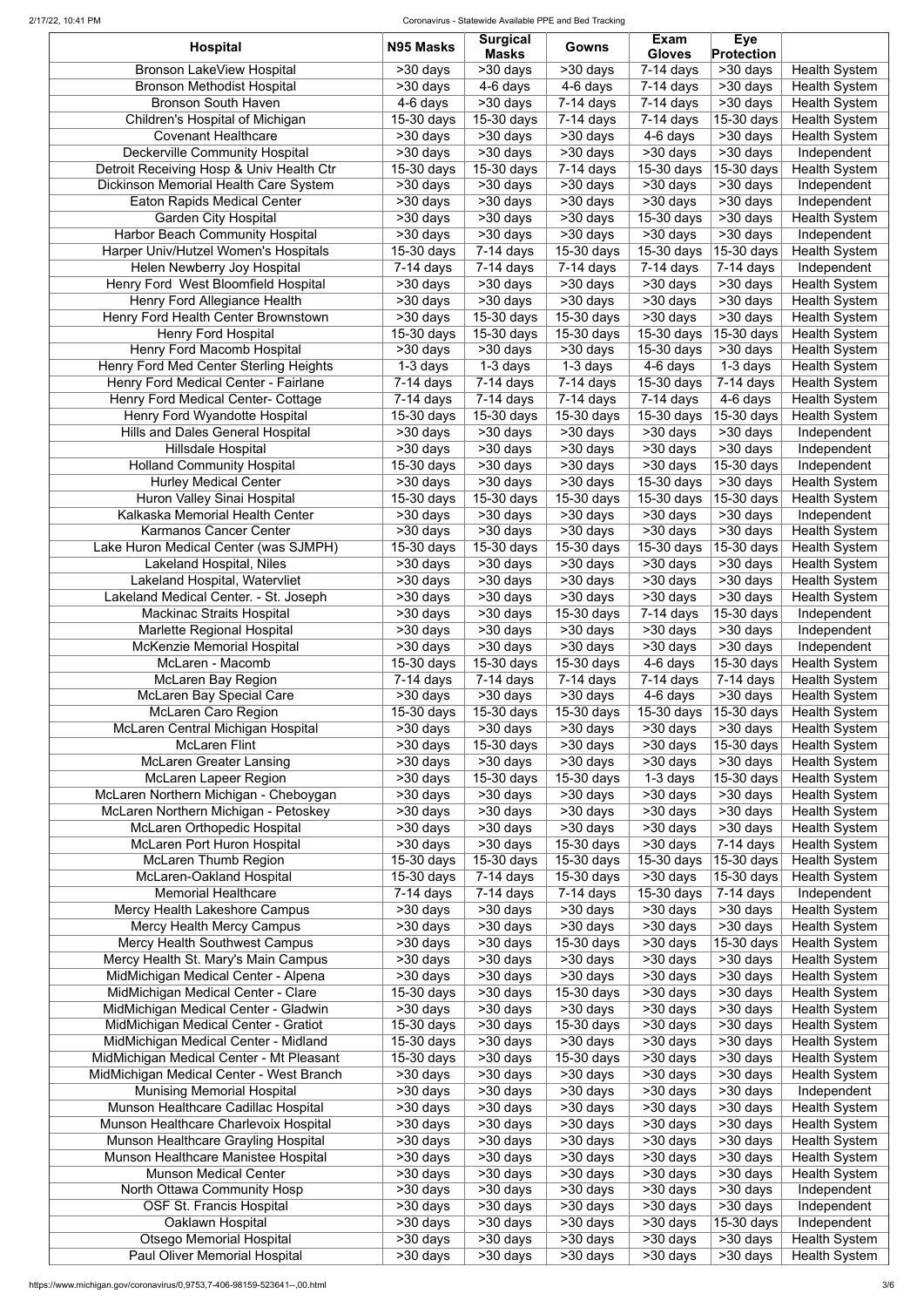### 2/17/22, 10:41 PM Coronavirus - Statewide Available PPE and Bed Tracking

| <b>Hospital</b>                          | N95 Masks                | <b>Surgical</b>              | Gowns                   | Exam                        | <b>Eye</b>                         |                      |
|------------------------------------------|--------------------------|------------------------------|-------------------------|-----------------------------|------------------------------------|----------------------|
| Pontiac General Hospital                 | $>30$ days               | <b>Masks</b><br>$15-30$ days | >30 days                | <b>Gloves</b><br>15-30 days | <b>Protection</b><br>>30 days      | Independent          |
| ProMedica CV Hickman Hospital            | $7-14$ days              | $\overline{7}$ -14 days      | $\overline{7}$ -14 days | $\overline{7}$ -14 days     | $\overline{7}$ -14 days            | <b>Health System</b> |
| ProMedica Coldwater Regional Hospital    | $7-14$ days              | $7-14$ days                  | $7-14$ days             | $7-14$ days                 | $7-14$ days                        | <b>Health System</b> |
|                                          |                          | $7-14$ days                  | $7-14$ days             |                             | $7-14$ days                        |                      |
| Promedica Monroe Regional Hospital       | $7-14$ days              |                              |                         | $7-14$ days                 |                                    | <b>Health System</b> |
| <b>Scheurer Hospital</b>                 | $>30$ days               | >30 days                     | >30 days                | >30 days                    | >30 days                           | Independent          |
| <b>Schoolcraft Memorial Hospital</b>     | >30 days                 | >30 days                     | >30 days                | >30 days                    | $>30$ days                         | Independent          |
| <b>Sheridan Community Hospital</b>       | >30 days                 | $7-14$ days                  | 15-30 days              | $\overline{7}$ -14 days     | $\overline{7}$ -14 days            | Independent          |
| Sinai-Grace Hospital                     | >30 days                 | $4-6$ days                   | 15-30 days              | >30 days                    | >30 days                           | <b>Health System</b> |
| <b>Sparrow Carson City Hospital</b>      | >30 days                 | 15-30 days                   | $7-14$ days             | 15-30 days                  | $>30$ days                         | <b>Health System</b> |
| <b>Sparrow Clinton Hospital</b>          | 15-30 days               | 15-30 days                   | $7-14$ days             | 15-30 days                  | >30 days                           | <b>Health System</b> |
| <b>Sparrow Eaton</b>                     | $>30$ days               | 15-30 days                   | >30 days                | >30 days                    | >30 days                           | <b>Health System</b> |
| <b>Sparrow Hospital</b>                  | >30 days                 | $>30$ days                   | >30 days                | >30 days                    | >30 days                           | <b>Health System</b> |
| Sparrow Hospital-St. Lawrence            | $\mathbf{0}$             | 0                            | $\Omega$                | 0                           | $\overline{0}$                     | <b>Health System</b> |
| Sparrow Ionia Hospital                   | $7-14$ days              | 15-30 days                   | $7-14$ days             | 15-30 days                  | 15-30 days                         | <b>Health System</b> |
| <b>Sparrow Specialty Hospital</b>        | >30 days                 | >30 days                     | >30 days                | $>30$ days                  | >30 days                           | <b>Health System</b> |
| Spectrum Health - Big Rapids Hospital    | >30 days                 | >30 days                     | >30 days                | >30 days                    | >30 days                           | <b>Health System</b> |
| Spectrum Health - Blodgett Hospital      | >30 days                 | >30 days                     | >30 days                | >30 days                    | >30 days                           | <b>Health System</b> |
| Spectrum Health - Butterworth Hospital   | >30 days                 | >30 days                     | $>30$ days              | >30 days                    | >30 days                           | <b>Health System</b> |
| Spectrum Health - Ludington Hospital     | >30 days                 | $\overline{>30}$ days        | >30 days                | $\overline{>30}$ days       | >30 days                           | <b>Health System</b> |
| Spectrum Health - Pennock Hospital       | $>30$ days               | >30 days                     | >30 days                | >30 days                    | >30 days                           | <b>Health System</b> |
| Spectrum Health - Reed City Hospital     | $>30$ days               | $\overline{>30}$ days        | >30 days                | $\overline{>}30$ days       | >30 days                           | <b>Health System</b> |
| Spectrum Health Gerber Memorial          | >30 days                 | >30 days                     | >30 days                | >30 days                    | $>30$ days                         | <b>Health System</b> |
| Spectrum Health Kelsey Hospital          | >30 days                 | $\overline{>30}$ days        | >30 days                | >30 days                    | >30 days                           | <b>Health System</b> |
| Spectrum Health United Hospital          | $>30$ days               | >30 days                     | >30 days                | $\overline{>}30$ days       | >30 days                           | <b>Health System</b> |
| Spectrum Health Zeeland Hospital         | >30 days                 | $\overline{>30}$ days        | >30 days                | $\overline{>}30$ days       | >30 days                           | <b>Health System</b> |
| Spectrum Helen DeVos Children's Hospital | $\overline{>}30$ days    | >30 days                     | >30 days                | >30 days                    | $>30$ days                         | <b>Health System</b> |
| St. Joseph Mercy Brighton                | >30 days                 | $\overline{>30}$ days        | >30 days                | $\overline{>30}$ days       | >30 days                           | <b>Health System</b> |
| St. Joseph Mercy Chelsea                 | $530 \text{ days}$       | $>30$ days                   | $\overline{>30}$ days   | $\overline{>30}$ days       | $\overline{\phantom{1}}$ > 30 days | <b>Health System</b> |
| St. Joseph Mercy Hospital                | $\overline{15}$ -30 days | >30 days                     | 4-6 days                | $7-14$ days                 | >30 days                           | <b>Health System</b> |
| St. Joseph Mercy Livingston Hospital     | >30 days                 | >30 days                     | $\overline{7}$ -14 days | $7-14$ days                 | >30 days                           | <b>Health System</b> |
| St. Joseph Mercy Oakland                 | >30 days                 | >30 days                     | >30 days                | >30 days                    | >30 days                           | <b>Health System</b> |
| St. Mary Mercy Hospital                  | >30 days                 | 15-30 days                   | 15-30 days              | >30 days                    | 15-30 days                         | <b>Health System</b> |
| St.John Medical Center - Macomb Township | 4-6 days                 | $7-14$ days                  | $7-14$ days             | $7-14$ days                 | $7-14$ days                        | <b>Health System</b> |
| <b>Straith Hospital</b>                  | >30 days                 | >30 days                     | >30 days                | >30 days                    | >30 days                           | Independent          |
| <b>Sturgis Hospital</b>                  | >30 days                 | >30 days                     | >30 days                | >30 days                    | >30 days                           | Independent          |
| <b>Three Rivers Health</b>               | >30 days                 | >30 days                     | >30 days                | >30 days                    | >30 days                           | Independent          |
| UP Health System - Marquette             | >30 days                 | >30 days                     | 15-30 days              | 15-30 days                  | >30 days                           | <b>Health System</b> |
| UP Health System - Portage               | >30 days                 | >30 days                     | >30 days                | >30 days                    | >30 days                           | <b>Health System</b> |
| <b>UP Health System-Bell</b>             | >30 days                 | >30 days                     | >30 days                | >30 days                    | >30 days                           | <b>Health System</b> |
| University of MI Hospitals & Health Ctr  | >30 days                 | 15-30 days                   | >30 days                | >30 days                    | >30 days                           | <b>Health System</b> |
| University of Michigan Health - West     | >30 days                 | $7-14$ days                  | >30 days                | >30 days                    | >30 days                           | <b>Health System</b> |
| War Memorial Hospital                    | >30 days                 | >30 days                     | >30 days                | >30 days                    | >30 days                           | Independent          |

# Patient Census as of 2/7/2022

| <b>Hospital</b>                                 | <b>COVID-</b><br>19<br><b>Patients</b> | <b>COVID-</b><br>19<br>Patients<br>in ICU | <b>Bed</b><br>Occupancy<br>$\frac{0}{0}$ |
|-------------------------------------------------|----------------------------------------|-------------------------------------------|------------------------------------------|
| <b>Allegan General Hospital</b>                 | $\mathbf{1}$                           | $\Omega$                                  | 16%                                      |
| <b>Ascension Borgess Hospital</b>               | $\overline{30}$                        | 8                                         | 73%                                      |
| <b>Ascension Borgess-Pipp Hospital</b>          | $\Omega$                               | $\Omega$                                  | 71%                                      |
| <b>Ascension Genesys Hospital</b>               | 48                                     | $\overline{17}$                           | 92%                                      |
| <b>Ascension Macomb Oakland Madison Heights</b> | 9                                      | 1                                         | 54%                                      |
| <b>Ascension Macomb Oakland Warren</b>          | 47                                     | $\overline{12}$                           | 94%                                      |
| Ascension Providence Hospital Novi              | 26                                     | $\overline{10}$                           | 78%                                      |
| Ascension Providence Hospital Southfield        | 23                                     | $\overline{7}$                            | 83%                                      |
| <b>Ascension Providence Rochester</b>           | $\overline{14}$                        | $\overline{4}$                            | 46%                                      |
| <b>Ascension River District Hospital</b>        | $\overline{3}$                         | 1                                         | 30%                                      |
| Ascension St. John Hospital                     | 61                                     | 10                                        | 86%                                      |
| Ascension St. Joseph Hospital                   | 6                                      | 4                                         | 73%                                      |
| Ascension St. Mary's Hospital                   | $\overline{24}$                        | 1                                         | 100%                                     |
| <b>Ascension Standish Hospital</b>              | 3                                      | 1                                         | 67%                                      |
| <b>Aspirus Iron River Hospital</b>              | 1                                      | $\overline{0}$                            | 17%                                      |
| Aspirus Ironwood Hospital                       | $\overline{2}$                         | $\mathbf 0$                               | 50%                                      |
| Aspirus Keweenaw Hospital                       | 4                                      | 2                                         | 42%                                      |
| Aspirus Ontonagon Hospital                      | 0                                      | $\Omega$                                  | 40%                                      |
| <b>Baraga County Memorial Hospital</b>          | 1                                      | $\Omega$                                  | 53%                                      |
| <b>Beaumont Farmington Hills</b>                | 38                                     | 6                                         | 92%                                      |
| <b>Beaumont Hospital - Royal Oak</b>            | 74                                     | 6                                         | 74%                                      |
| <b>Beaumont Hospital - Troy</b>                 | 49                                     | 8                                         | 77%                                      |
| <b>Beaumont Hospital Dearborn</b>               | 51                                     | 4                                         | 77%                                      |
| <b>Beaumont Hospital Grosse Pointe</b>          | 12                                     | $\Omega$                                  | 71%                                      |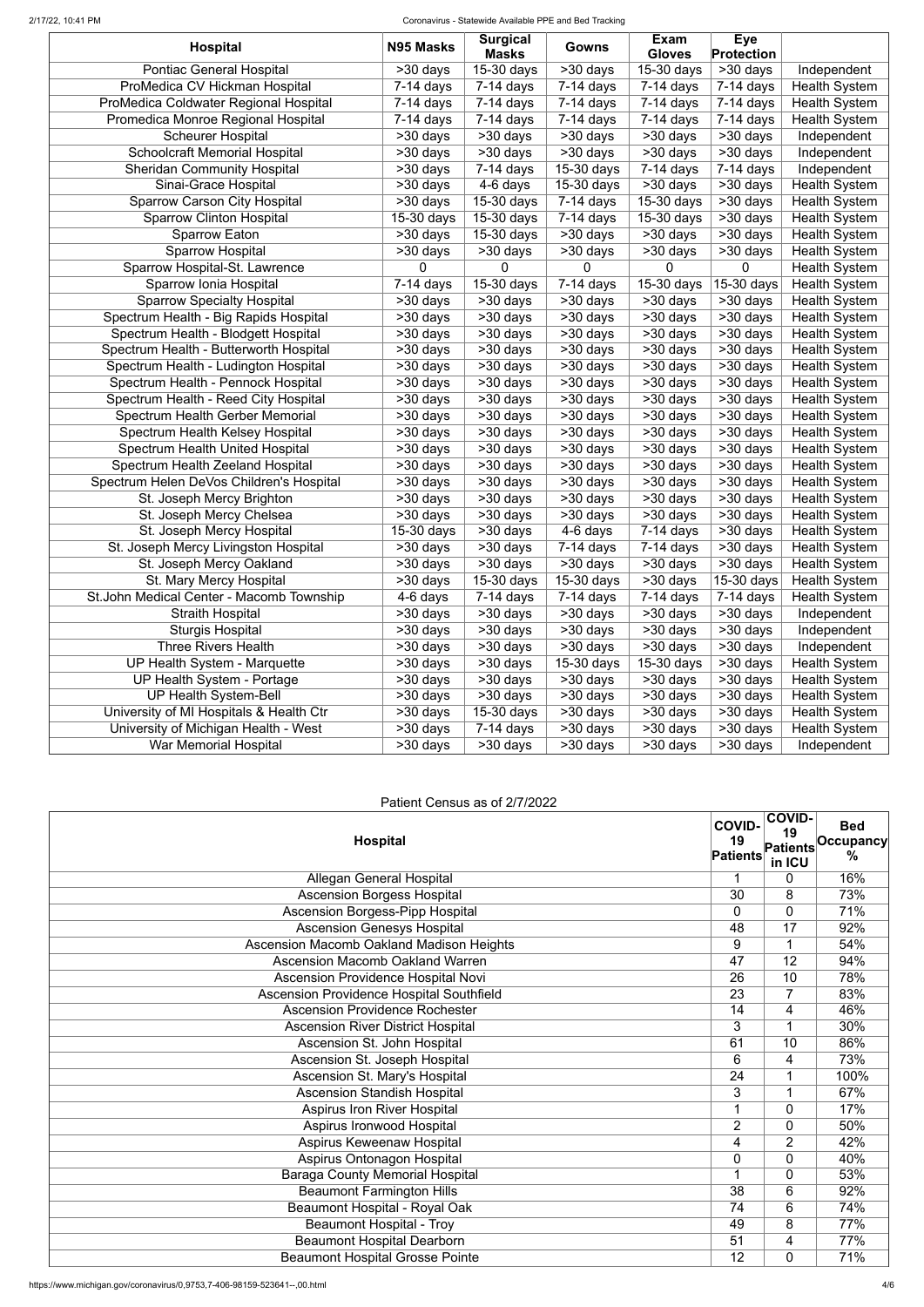|                                          | <b>COVID-</b>   | <b>COVID-</b>         | <b>Bed</b> |
|------------------------------------------|-----------------|-----------------------|------------|
| <b>Hospital</b>                          | 19              | 19<br><b>Patients</b> | Occupancy  |
|                                          | <b>Patients</b> | in ICU                | %          |
| <b>Beaumont Hospital Taylor</b>          | 14              |                       | 62%        |
| <b>Beaumont Hospital Trenton</b>         | 28              | 12                    | 75%        |
| <b>Beaumont Hospital Wayne</b>           | 12              | 1                     | 97%        |
| <b>Borgess Lee Memorial Hospital</b>     | 7               | $\overline{0}$        | 44%        |
| <b>Bronson Battle Creek</b>              | 34              | 6                     | 93%        |
| <b>Bronson LakeView Hospital</b>         | $\overline{2}$  | $\overline{0}$        | 63%        |
| <b>Bronson Methodist Hospital</b>        | 72              | 9                     | 86%        |
| <b>Bronson South Haven</b>               | 1               | $\overline{0}$        | 50%        |
| Children's Hospital of Michigan          | 10              | $\mathbf 0$           | 59%        |
| <b>Covenant Healthcare</b>               | 82              | 13                    | 98%        |
| <b>Deckerville Community Hospital</b>    | 0               | $\overline{0}$        | 0%         |
| Detroit Receiving Hosp & Univ Health Ctr | 48              | 16                    | 97%        |
| Dickinson Memorial Health Care System    | 5               | 5                     | 53%        |
| <b>Eaton Rapids Medical Center</b>       | 3               | $\overline{0}$        | 20%        |
| <b>Garden City Hospital</b>              | 15              | 1                     | 79%        |
| <b>Harbor Beach Community Hospital</b>   | $\overline{0}$  | $\mathbf{0}$          | $0\%$      |
| Harper Univ/Hutzel Women's Hospitals     | 29              | 9                     | 89%        |
| Helen Newberry Joy Hospital              | 1               | $\mathbf 0$           | 15%        |
| Henry Ford Allegiance Health             | $\overline{58}$ | 19                    | 66%        |
| <b>Henry Ford Hospital</b>               | 106             | $\overline{34}$       | 80%        |
| <b>Henry Ford Macomb Hospital</b>        | 76              | 16                    | 79%        |
| Henry Ford West Bloomfield Hospital      | 26              | $\overline{2}$        | 75%        |
| <b>Henry Ford Wyandotte Hospital</b>     | $\overline{35}$ | $\overline{2}$        | 69%        |
| <b>Hills and Dales General Hospital</b>  | $\overline{2}$  | $\overline{0}$        | 33%        |
| <b>Hillsdale Hospital</b>                | $\overline{7}$  | 3                     | 42%        |
| <b>Holland Community Hospital</b>        | 16              |                       | 78%        |
| <b>Hurley Medical Center</b>             | $\overline{31}$ | 8                     | 99%        |
| Huron Valley Sinai Hospital              | 16              | 6                     | 49%        |
| Kalkaska Memorial Health Center          | 0               | $\mathbf 0$           | 25%        |
| <b>Karmanos Cancer Center</b>            | 5               | $\overline{2}$        | 63%        |
| Lake Huron Medical Center (was SJMPH)    | 18              | 5                     | 88%        |
| Lakeland Hospital, Niles                 | 0               | $\mathbf 0$           | 96%        |
| Lakeland Hospital, Watervliet            | 0               | $\overline{0}$        | 38%        |
| Lakeland Medical Center. - St. Joseph    | 65              | 6                     | 75%        |
| <b>Mackinac Straits Hospital</b>         | 1               | $\mathbf 0$           | 55%        |
| Marlette Regional Hospital               | 3               | $\overline{0}$        | 24%        |
| <b>McKenzie Memorial Hospital</b>        | 0               | $\overline{0}$        | 13%        |
| McLaren - Macomb                         | 42              | 3                     | 91%        |
| <b>McLaren Bay Region</b>                | 34              | $\overline{7}$        | 84%        |
| McLaren Bay Special Care                 | 0               | $\mathbf 0$           | 39%        |
| <b>McLaren Caro Region</b>               | 0               | $\overline{0}$        | 8%         |
| McLaren Central Michigan Hospital        | $\overline{7}$  | 3                     | 37%        |
| <b>McLaren Flint</b>                     | 35              | 6                     | 96%        |
| <b>McLaren Greater Lansing</b>           | 40              | $\overline{7}$        | 89%        |
| <b>McLaren Lapeer Region</b>             | 14              | $\overline{2}$        | 50%        |
| McLaren Northern Michigan - Petoskey     | 16              | $\mathbf 0$           | 96%        |
| <b>McLaren Orthopedic Hospital</b>       | 0               | $\overline{0}$        | 67%        |
| <b>McLaren Port Huron Hospital</b>       | 30              | $\overline{7}$        | 77%        |
| <b>McLaren Thumb Region</b>              | 1               | $\mathbf{0}$          | 48%        |
| McLaren-Oakland Hospital                 | 5               | $\mathbf{0}$          | 67%        |
| <b>Memorial Healthcare</b>               | 9               | $\overline{2}$        | 63%        |
| Mercy Health Lakeshore Campus            | 0               | $\mathbf 0$           | 90%        |
| <b>Mercy Health Mercy Campus</b>         | 57              | 18                    | 80%        |
| Mercy Health St. Mary's Main Campus      | 40              | 1                     | 94%        |
| MidMichigan Medical Center - Alpena      | 8               | 1                     | 100%       |
| MidMichigan Medical Center - Clare       | 5               | 0                     | 76%        |
| MidMichigan Medical Center - Gladwin     | $\overline{A}$  | $\mathbf 0$           | 39%        |
| MidMichigan Medical Center - Gratiot     | 14              | 1                     | 62%        |
| MidMichigan Medical Center - Midland     | 29              | 8                     | 81%        |
| MidMichigan Medical Center - West Branch | 5               | $\mathbf 0$           | 55%        |
| <b>Munising Memorial Hospital</b>        | 0               | 0                     | 36%        |
| Munson Healthcare Cadillac Hospital      | 9               | $\overline{7}$        | 63%        |
| Munson Healthcare Charlevoix Hospital    | 0               | $\overline{0}$        | 24%        |
| Munson Healthcare Grayling Hospital      | 5               | $\overline{0}$        | 57%        |
| Munson Healthcare Manistee Hospital      | 9               | $\overline{0}$        | 41%        |
| <b>Munson Medical Center</b>             | 48              | 16                    | 77%        |
| North Ottawa Community Hosp              | 4               | $\overline{2}$        | 59%        |
| Oaklawn Hospital                         | 16              | $\overline{7}$        | 63%        |
| <b>OSF St. Francis Hospital</b>          | 5               | 3                     | 84%        |
| <b>Otsego Memorial Hospital</b>          | 8               | $\overline{2}$        | 49%        |
| <b>Paul Oliver Memorial Hospital</b>     | 0               | $\mathbf 0$           | 50%        |